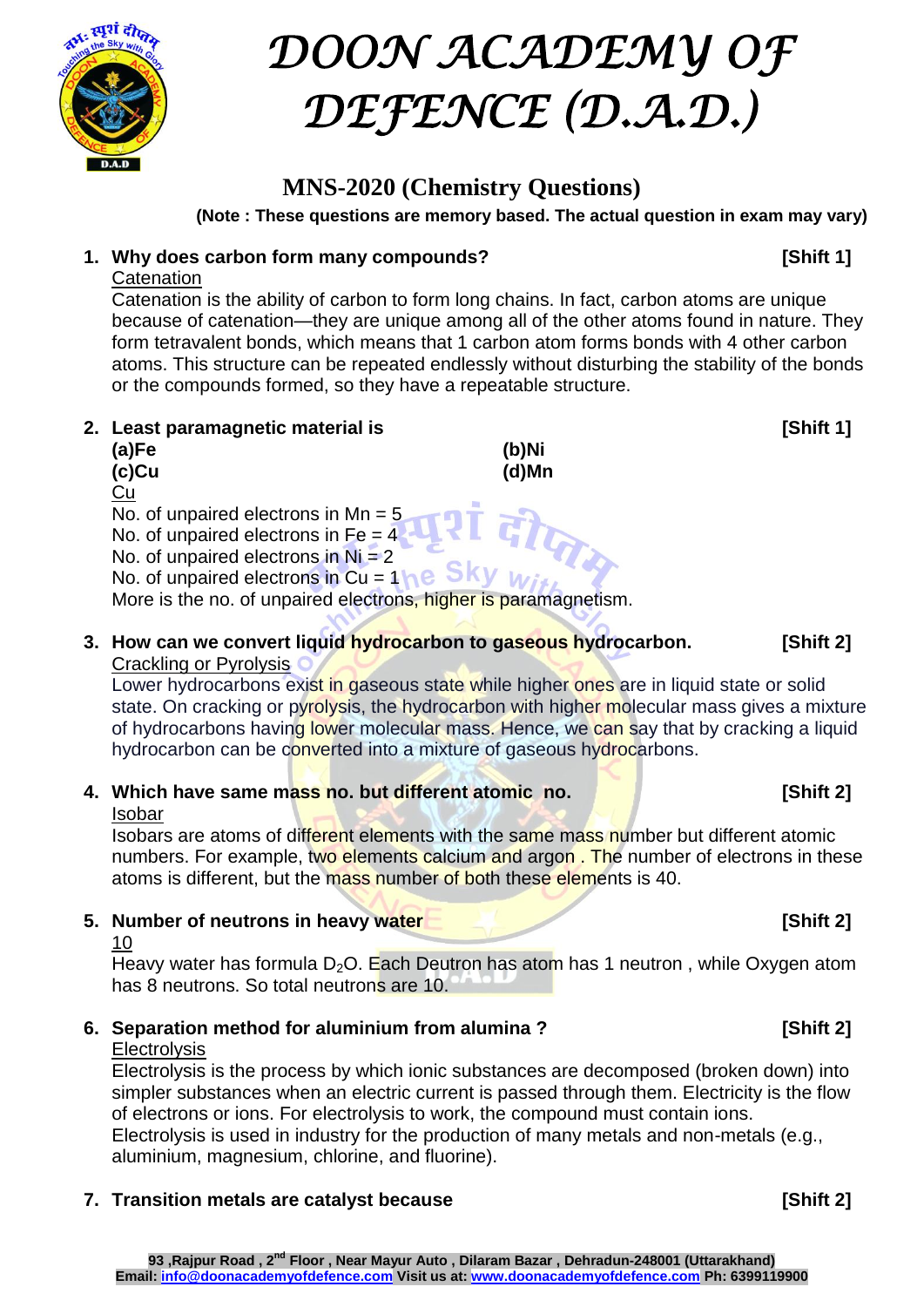Transition metals show catalytic behaviour mainly due to the presence of vacant d orbitals, they have the ability to exhibit variable valencies and they have a tendency to form complex compounds.

# **8. When we add catalysts to the reaction we increases its [Shift 3]**

Rate of reaction

Catalysts are substances that increase reaction rate by lowering the activation energy needed for the reaction to occur. A catalyst is not destroyed or changed during a reaction, so it can be used again.

## **9. Which of the following acid is used in car battery? [Shift 3]**

#### Sulphuric Acid

As the battery discharges, the sulphuric acid reacts with the lead to form lead sulphate and water. The reaction is reversed when the battery is recharged.

**10.Wooden doors are swell up during rain this phenomenon is known as [Shift 3]** Imbibition

The adsorption of water by the solid particles of a substance without forming a solution is called imbibition.It caused jamming of wooden frames during rains.

### **11.Which of the following are called representatives block? [Shift 3]**

#### s-block & p-block

The s-block elements and p-block elements are also known as representative elements. The noble gases placed in the 18th group of the periodic table are not part of representative elements. The representative elements have completely filled inner orbitals and incomplete outer orbitals or valence shells. This why they tend to get the nearest noble gas configuration either by transfer or sharing of an electron with other atoms.

#### **12.Nuclei having same no. of neutrons called**

#### **Isotones**

Two nuclei are isotones if they have the same [neutron number](https://en.wikipedia.org/wiki/Neutron_number) N, but different proton [number](https://en.wikipedia.org/wiki/Proton_number) Z. For example, [boron-12](https://en.wikipedia.org/wiki/Isotopes_of_boron) and [carbon-13](https://en.wikipedia.org/wiki/Carbon-13) nuclei both contain 7 [neutrons,](https://en.wikipedia.org/wiki/Neutron) and so are isotones

#### **13.Method used to separate methanol and acetone?**

#### **(a)Crystallization (b)Fractional Distillation (c)Steam Distillation (d)Sublimation**

### Fractional Distillation

Fractional distillation is a method for separating liquids with different boiling points. For example, liquid ethanol can be separated from a mixture of ethanol and water by fractional distillation. This method works because the liquids in the mixture have different boiling points. When the mixture is heated, one liquid evaporates before the other.

#### **14.Method used to separate very minute solid particle from a liquid**

#### **Centrifugation**

Sometimes the solid particles in a liquid are very small and can pass through a filter paper. For such particles, the filtration technique cannot be used for separation. Such mixtures are separated by centrifugation. Centrifugation is a mechanical process which involves the use of the centrifugal force to separate particles from a solution according to their size, shape, density, medium viscosity and rotor speed.

#### **15.Down's process is used to extract**

**(a)Sodium (b)Lithium (c)Potassium (d)Barium** Sodium